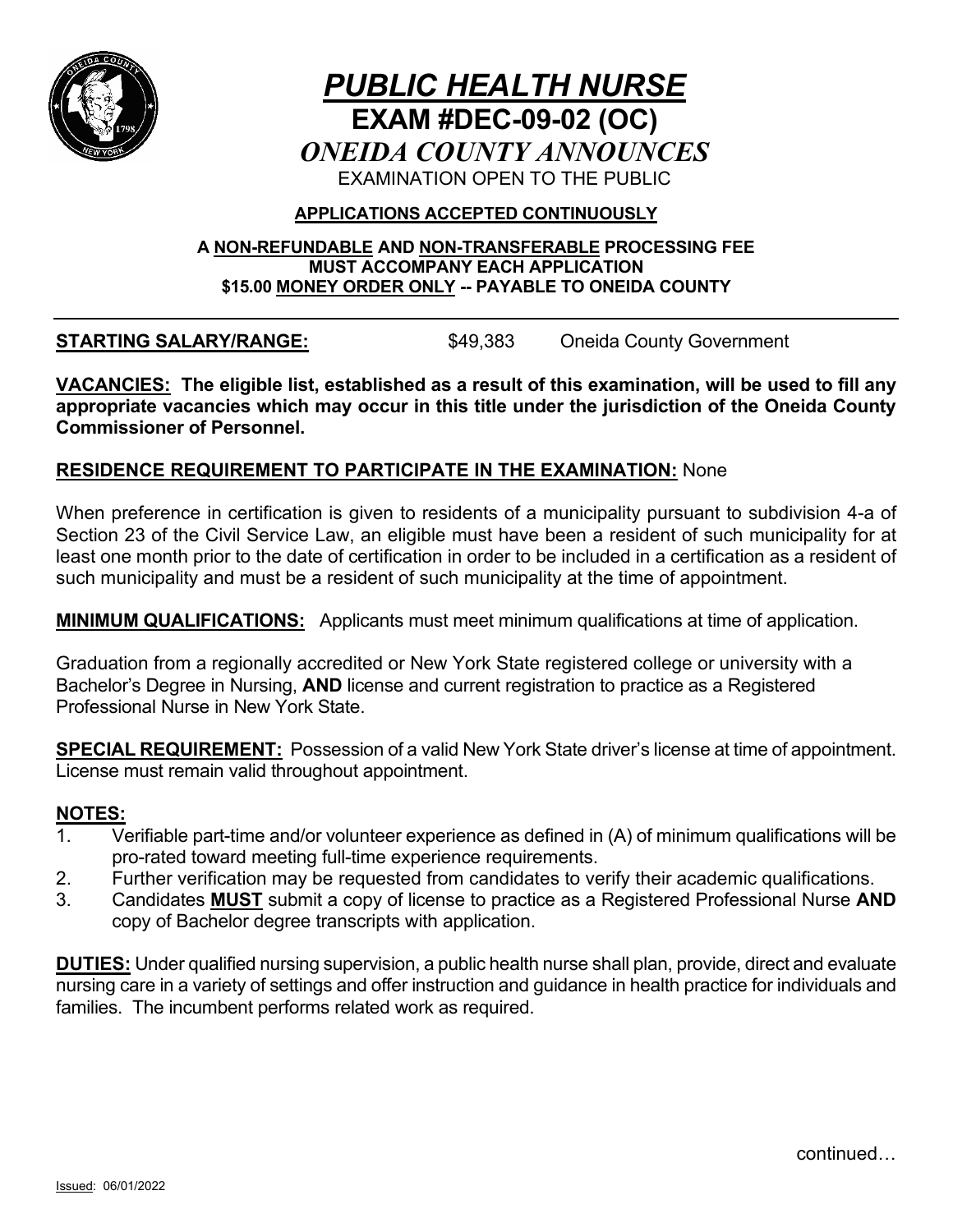### **PUBLIC HEALTH NURSE #DEC-09-02 (OC)** Page Two

**SUBJECTS OF EXAMINATION:** There will be no written or oral test for this examination. Candidates who meet the minimum qualifications will receive an evaluation of their training and experience against the background of the duties of the position.

Attach to your application a **Summary of Your Training** and a **Summary of Your Experience**. Be as concrete and specific as possible; vagueness and ambiguity will not be resolved in your favor.

In your **Summary of Training** indicate all training, including any formal coursework which was not a part of a degree program or which has not yet resulted in a degree. Indicate your participation in any continuing education programs, including any convocations, seminars, workshops, etc., in which you have participated over the past five years. Show the approximate dates and length of such programs and the nature of your participation.

In your **Summary of Experience** include a comprehensive description of each relevant position you have held and the duties of the position. Also where applicable, indicate the percentage of time spent in performing specific duties**.**

**CANDIDATE RESPONSIBILITY:** It is the responsibility of candidates to provide all necessary documentation and to complete all relevant parts of the application. To receive credit for experience either qualifying or against a rating scale—they must show basic information such as employer name and address, name and title of supervisor, hours worked per week, dates of employment to include month and year started and ended, etc. **A copy of a verifiable transcript for required education and a copy of the required license or professional certificate must be submitted**. All information must be submitted on and with your application. Candidates who submit incomplete applications and documentation may be disqualified.

**ELIGIBLE LISTS:** Candidates who meet the qualifications, and pass this examination, will have their names placed on the Eligible List, in the order of final scores, regardless of the date on which they filed or took the test. The names of qualified candidates will remain on the Eligible List for one year. Appeal of ratings will not be allowed, as the opportunity for re-test exists.

**TERMINATION OF THE PROGRAM:** Oneida County Department of Personnel reserves the right to terminate this special recruitment program at any time, and re-establish a program of periodic testing for this title.

continued...